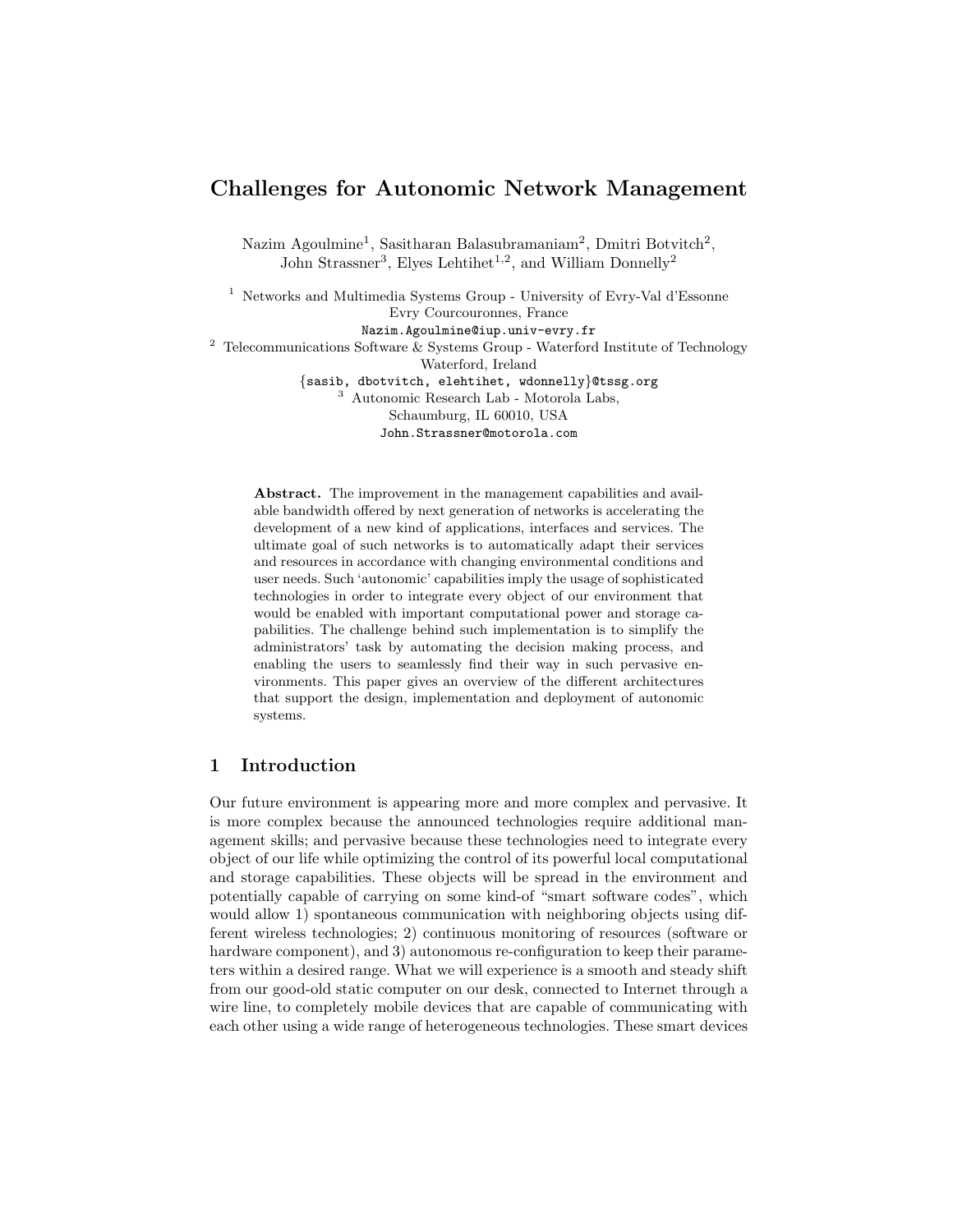that will surround us (possibly included in our body!) will be able to communicate, coordinate among themselves to achieve their pre-enforced goals: Seamlessly providing us necessary services. We argue that the increasing complexity of managing a large amount of devices, all using sophisticated and heterogeneous technologies, cannot be handled by a traditional "centralized" management approach. Therefore, the solution rests in the distribution of the decision-making process while focusing human attention on the business logic rather than the configuration details. To do so, it is necessary to provide these future objects/devices with autonomic management and control capabilities that allow them to become autonomic nodes — capable of self-governance and spontaneous integration in the managed environment.

The reasoning and decision-making capabilities of each autonomic node should not be based on any precise directive but rather on goal that can be defined by human and interpreted locally by each object depending on its capabilities and environmental context. The 'human' administrator will not have, or at least very little, direct influence on their local and instantaneous behavior, but rather on the boundary of achievements.

What we expect from an autonomic object is the fulfillment of the system and/or human needs from the technological point of view (self-configuring, selforganizing, self-securing, etc.). It should be able to communicate with neighbor elements as in some cases it will not be possible to achieve the goals only locally. These autonomic objects should be able to evaluate the state of their environment in order to accurately adapt their behavior to the situation (indoor, outdoor, climate, human, etc.).

If the technological integration of computational autonomic nodes poses several problems, the seamless integration and cooperation of situated-autonomic communications nodes represents an interesting and novel research challenge. It will not be sufficient to dynamically integrate the nodes from the communication point of view, but it is also necessary to provide them with the means to share their knowledge of what is going on in the surrounding environment. Thus, there are three major aspects to consider when dealing with autonomic systems: 1) how to design an architecture that will support autonomic behavior, 2) How to represent the information that are necessary to an autonomic object to achieve an autonomic behavior. 3) How autonomic object communicate together, organize among themselves in a possibly large context.

In this paper, we present the issues related to the design, implementation and deployment of autonomic networks—We will focus on the autonomic-management approaches. First, we give the motivation behind the emergence of autonomic, self-managed systems and the required features of such architectures. Then, we highlight the different architectures that have been proposed so far. In section [5,](#page-8-0) we discuss the complexity related to the autonomic information modeling and the autonomic behavior. Section [6](#page-10-0) highlights the potential of bio-inspired techniques. Finally, we will give an overview of our future works and conclude.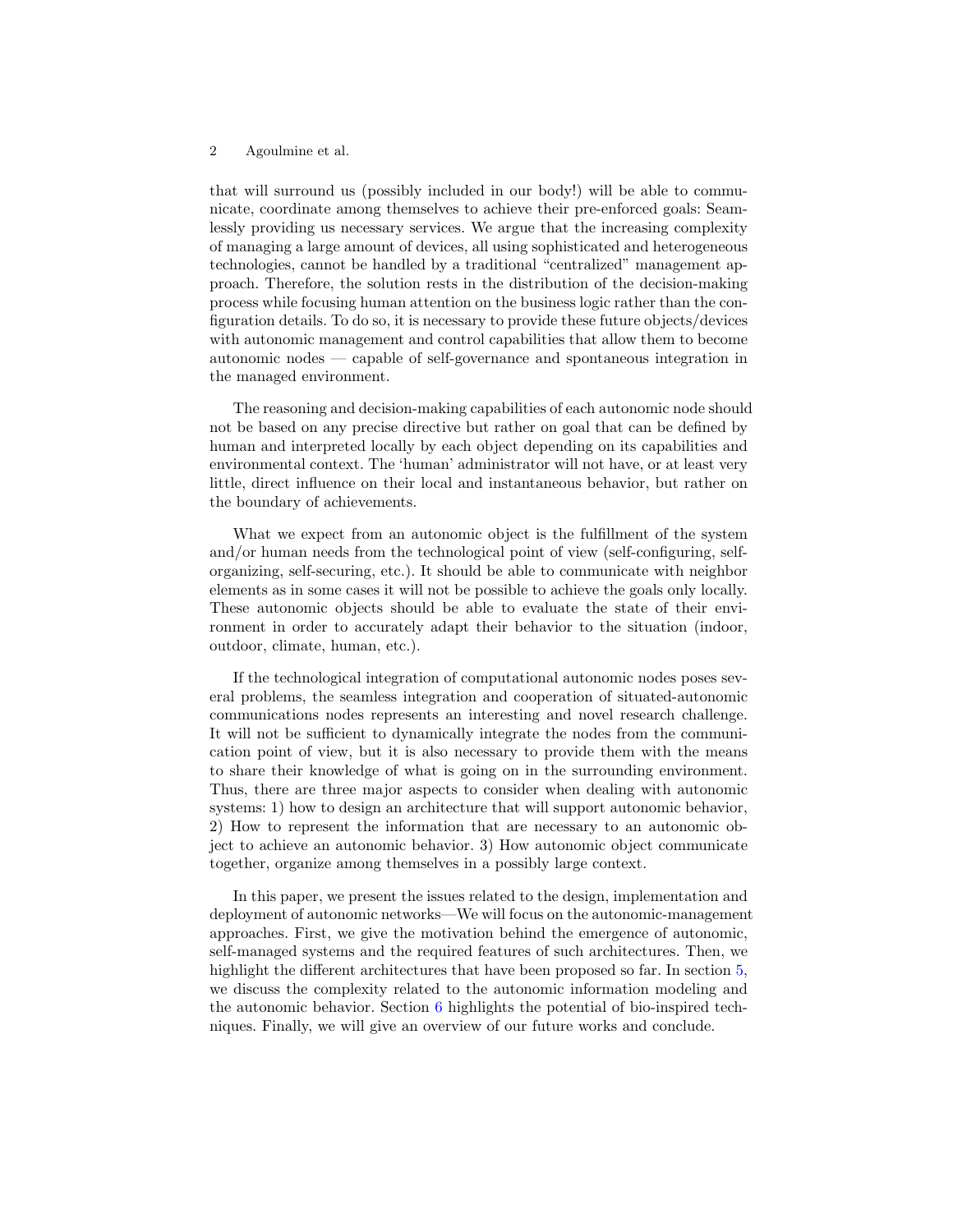# 2 Self-Managing Systems

The essence of the autonomic-computing vision is the human nervous system which is capable to maintain the body in the appropriate equilibrium by interpreting thousands of parameters and accordingly adapt body functions in a very complex manner.

To cope with the increasing complexity of the management process, future autonomic networks and systems should have the ability to govern themselves and dynamically adapt to changes in accordance with high-level business policies and objectives. Therefore, the autonomic network will be able to perform management activities based on situations it observes or senses in the informationpervaded environment. Rather than the system administrator initiating management activities, the system continuously observes a set of parameters while trying to keep them within the desired range using a behavioral schema (selfgovernance). This will allow the system manager to focus on high-value tasks while context-aware agents manage the more basic operations.

The aim of such decentralization process is a reduction of the maintenance and operations cost. System developers will express their needs and the desired state of the system; while model-driven approaches associated to semantically rich behavioral patterns will refine the business/system goals to low level configurations that will dictate the individual behavior of network elements. The distribution of knowledge across components of the system is a critical issue in the design of an autonomic system. The next generation of devices will rest on a rich, extensible knowledge base to optimize their configuration while correlating their behavior with other devices within the same autonomous domain. In this sense, it must be stressed that autonomy is not a characteristic of a single device, component or software, but rather of the system as a whole. Various elements of the system will have to correlate their behavior and addition their different functions to form a system that behaves autonomously. The key elements are: a local knowledge management system, a high availability system and an asynchronous knowledge distribution and decision-making process.

To fulfill the requirements of this new kind of systems, it is important to evaluate them from different perspectives or views: conceptual, functional, architecture, information and behavioral.

The conceptual view serves at identifying and modeling the main concepts that will be referenced by the other views. The functional view aims to identify the autonomic functions/applications that grant a behavior to a system. The architecture view helps in representing the autonomic system as a set of components interacting together to achieve their tasks. The information view captures the structural representation of the system that will help in inferring components characteristics and capabilities. The knowledge representation is very important as it will attach a meaning to the information view and help building a semantic integration schema between system components. Finally, the behavioral view help in drawing an interaction schema optimized for a particular task.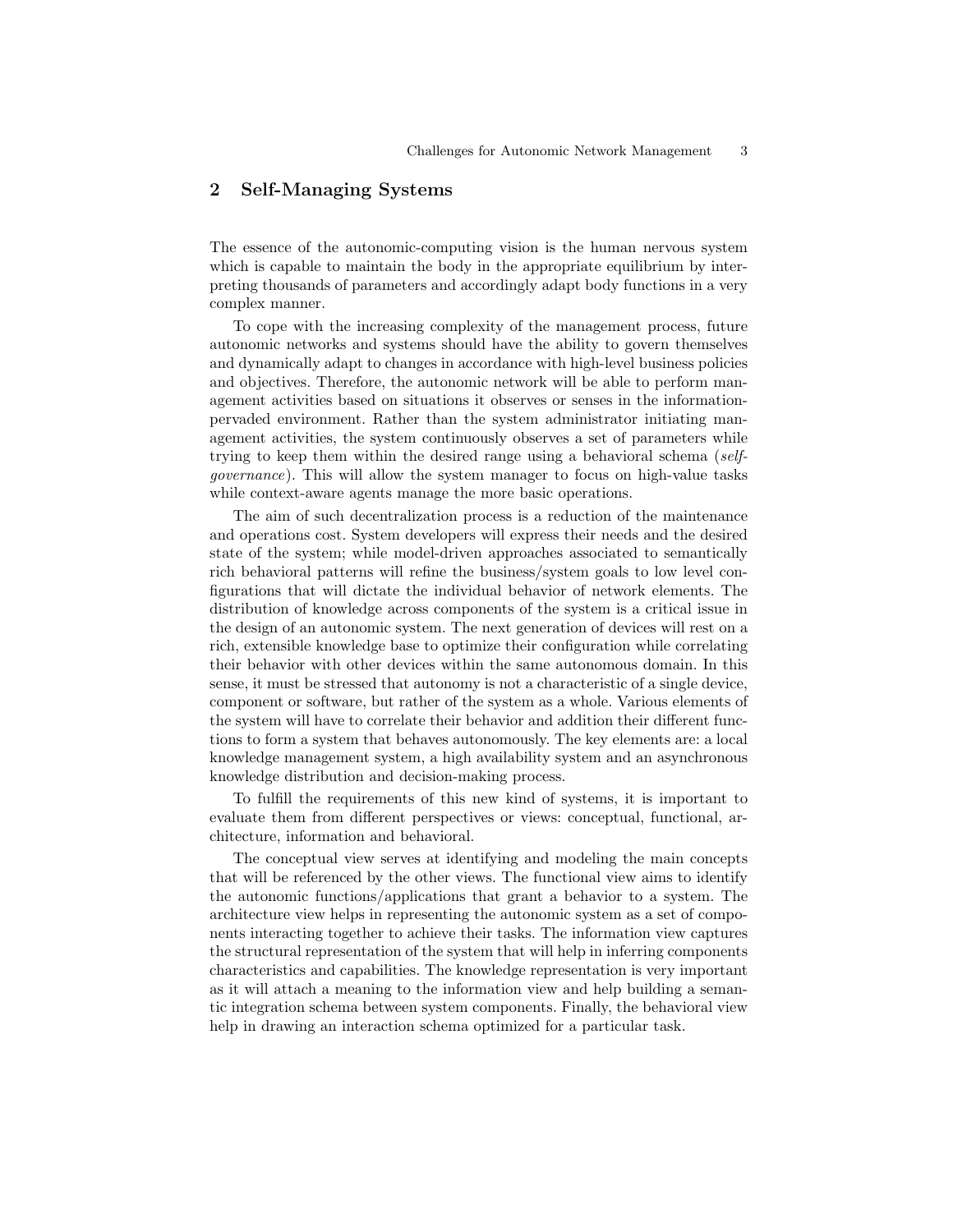# <span id="page-3-0"></span>3 Functionalities of an Autonomic System

In order to grant an autonomic behavior to autonomic system, the following functionalities will be foreseen and enabled both at the autonomic node or component as a single point of decision and the whole system.

- Self-locating: With this feature the autonomic node establishes, and dynamically updates, a reference system to identify neighbor nodes and locate the resources required by its coordination schema. The reference model will help in the behavior correlation process.
- Self-configuring: With the ability to dynamically configure itself on the fly, an information pervaded environment can adapt immediately—and with minimal human intervention—to the deployment of new components or changes in the information-pervaded environment.
- Self-healing: Through self-healing, systems state can be evaluated and corrective actions can be initiated without disrupting system operation. The corrective actions may lead the system/subsystem to alter its own state and/or influence changes in other elements of the environment. The informationpervaded environment as a whole becomes more resilient as changes are made to reduce or help to eliminate the impact of failing components.
- Self-optimizing: This feature refers to the ability of the information-pervaded environment to efficiently maximize resource allocation and utilization to meet end-users needs with a minimal human intervention. In the near term, self-optimization primarily addresses the complexity of managing system performance. In the long term, self-optimizing components may learn from experience and automatically and proactively tune themselves in the context of an overall objective. Self-optimization verifies optimum Quality of Service for systems users.
- Self-protecting: The goal of self-protecting environments is to provide the right information to the right users at the right time through actions that grant access based on the users role and predefined privileges. A selfprotecting information-pervaded environment can detect hostile or intrusive behavior as it occurs and take autonomous actions to make itself less vulnerable to unauthorized access and use, viruses, denial-of-service attacks and general failures. The self-protecting capability allows businesses to consistently enforce security and privacy policies, reduce overall security administration costs and ultimately increases employee productivity and customer satisfaction. Self-protection is also about recognizing and dealing with overload conditions that could jeopardize the integrity of the system.
- Self- and context-aware: These features refer to perception and cognitive reaction to an event or more generically to a condition, relevant to the same intelligent node or, respectively to the environment. Context-awareness is a foundation for the rest of the operational features: self-configuring, selfhealing, self-optimizing, and self-protecting.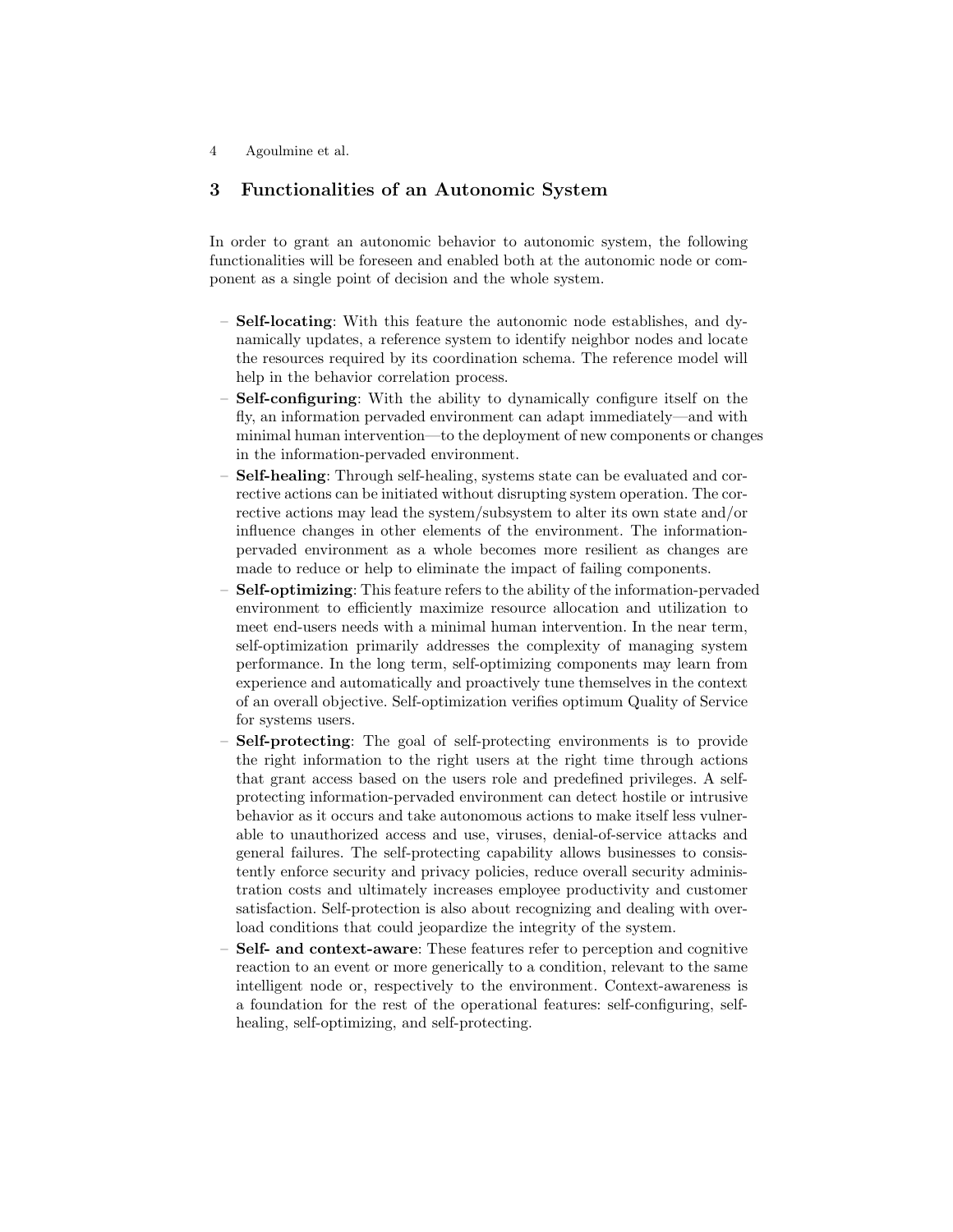# <span id="page-4-1"></span>4 Autonomic Network Architecture

Autonomic networks, as highly distributed systems, will be constituted of a set of interacting Autonomic Entities (AE). Each individual entity will instrument a set of managed resources, consume services and offer services to human or peer autonomic entities. AEs will manage their own internal behavior and their interactions based on pre-established or on-line agreements. Entities can renegotiate the terms of the agreements in order to define a new form of interaction or collaboration.

The role of an AE is to satisfy the goals specified by the administrator. The architecture of autonomic components require fundamental capabilities that allow every AE to exhibit an emergent behavior i.e. local processing of goals, monitoring of the environment and reaction to contextual events by self reconfiguration or knowledge propagation that will drive interaction with other AEs. This autonomic behavior as well as the interaction with the environment and other autonomic entities may result in a "Collective Intelligence" between network components to achieve the desired goal.

The internal functional architecture of an Autonomic Element is shown in Figure [1](#page-4-0) as firstly presented by IBM in 2001 (AC - [http://www.research.](http://www.research.ibm.com/autonomic) [ibm.com/autonomic](http://www.research.ibm.com/autonomic)). This architecture is composed of a number of functional



<span id="page-4-0"></span>Fig. 1. IBM Autonomic Element Architecture

modules that enable the expected autonomic behavior through a set of autonomic operations. To be really efficient, these autonomic operations are achieved using a self-adjusting control loop [\[1](#page-18-0)[,2\]](#page-19-0). Inputs to the control loop consist of various status signals from the system or component being controlled, along with policydriven management rules [\[3\]](#page-19-1) that orchestrate the behavior of the system or component. Outputs are commands to the system or component to adjust its operation, along with messages to other autonomic elements.

The Control Module allows an AE to interact with other AEs as well as with its managed entity. It introduces two components called sensors and effectors. Sensors provide mechanisms to collect events from the environment while the effectors allow the configuration of its managed resources.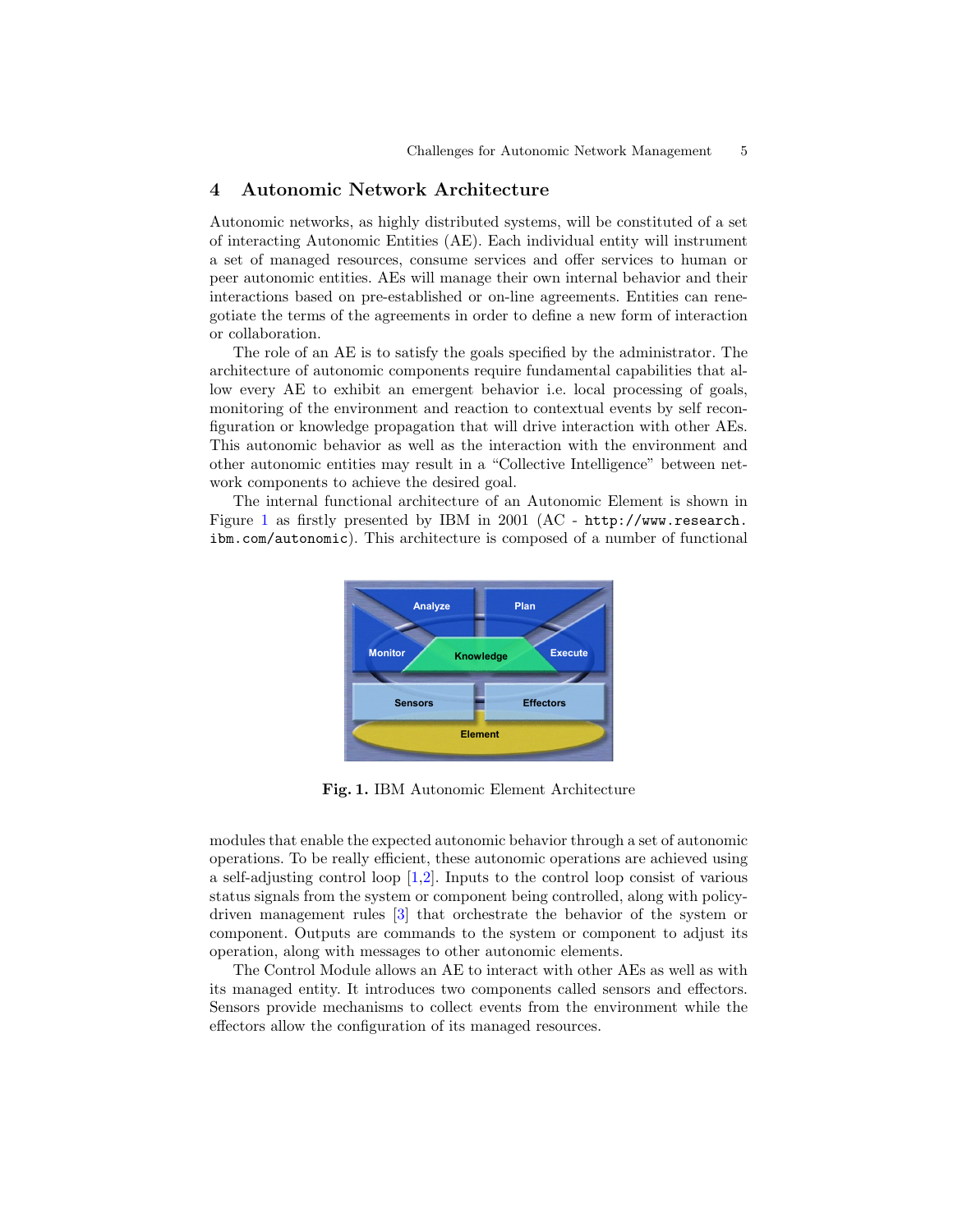The Monitoring Module provides the AE different mechanisms to collect, aggregate, filter and manage information collected by its sensors from the environment. Whereas, the Analyze Module performs the diagnosis of the monitoring results and detects any disruptions in the network or system resources. This information is then transformed into events. The Planning Module defines the set of elementary actions to perform accordingly to these events. These actions can be local (re-)configuration or messaging peers AEs.

The Execution Module control the execution of the specified set of actions, as defined in the planning module. Once the goals specified, the interaction workflow between the different modules of the AE allows the router to behave in an autonomic manner without any human intervention. The behavior defines two levels of control over the instrumented managed resources and the AE as a whole: The local control loop of the AE allows reactive behavior, to situation changes in the AE, to be enforced. Another general loop, called global control loop aims to enforce a reflexive behavior of the AE (change the behavior state) regarding more important situation changes in its surrounding environment.

#### 4.1 Cognitive Networks, DARPA

The approach of DARPA is called cognitive networks. The aim of this approach is to put the focus on the cognitive capabilities of this future network architecture. Cognitive architecture aims to reproduce the cognitive processing of humans and implement it on a computational level. Cognitive architectures are characterized by certain properties or goals: the cognitive behaviour should not be implemented partly but it should concern the complete system implementation of various aspects of the cognitive behaviour as well as the complete system (Holistic view of the cognitive system). The architecture aims to reproduce the behavior of the modeled system (i.e. human nervous system) at different level of time (short term, long term reactions) to exhibit a robust behavior to errors and unknown/unexpected events. Finally, the system aims also to learn and adapt its future reactions based on statistics about the previous executions. Even if this approach focus on the cognitive aspects, it is still aligned with the IBM approach, however, they differ in their terminology and definitions.

DARPA proposes an architecture for cognitive nodes that introduces 3 processes related to cognitive behaviours: reactive, deliberative and reflective (metamanagement) reasoning process. It retains the same stabilisation loops as presented in the IBM arcihtecture (and the FOCALE architecture presented below.

The "reactive" process provides the cognitive network with capabilities that allows reacting automatically to some events or perception of the environment. However, that sense of "reactive" excludes any possibility to take into account future possibilities, hypotheses about what might have been the case, or formulate hypotheses about what exists in some part of the system that is not currently being perceived. Deliberative process permits to leverage this limitation providing the system with the ability to represent and reason about, and to compare and evaluate, possible situations that do not exist, or exist but are not known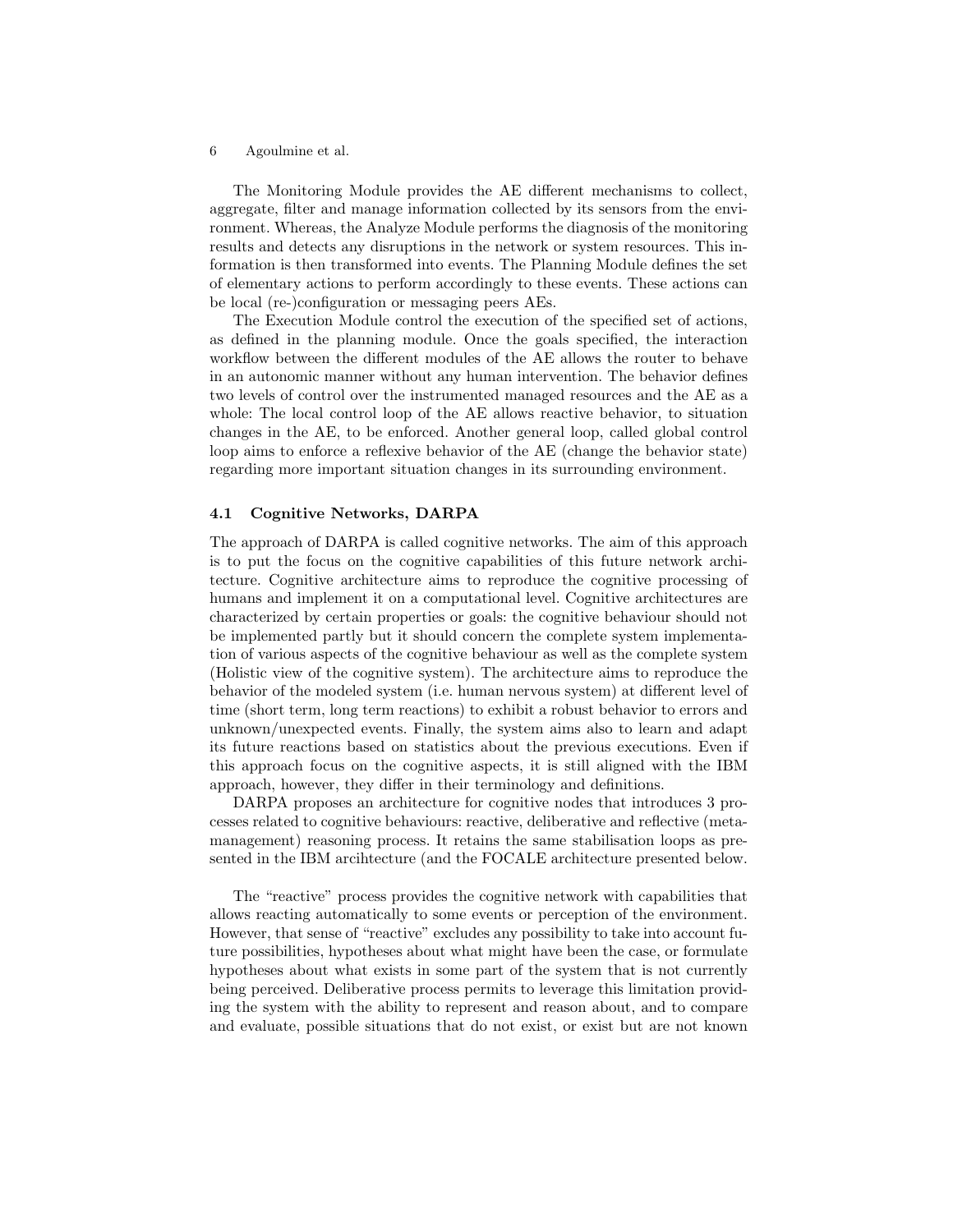

Fig. 2. DARPA Cognitive Architecture

, either because they are future possibilities, or because they are remote or hypothetical possibilities or because they might have occurred in the past but did not [\[5\]](#page-19-2). Finally, the reflective process enables the cognitive elements to monitor and control their own progress to adapt their future behavior in response to previous performance. Statistics, or executions history, are an important parameter in the decision-making process.

#### 4.2 Bio-Networking Architecture

The Bio-Networking Architecture developed within the  $BIONET<sup>4</sup>$  $BIONET<sup>4</sup>$  $BIONET<sup>4</sup>$  project at the University of California, Irvine and supported by NSF (National Science Foundation) and DARPA. It relies on biological systems to propose a scalable, adaptive and survivable architecture for autonomic systems. The essence of the architecture is principles and mechanisms that allow biological systems to scale, adapt and survive. The architecture can be deployed using paradigm guides to design autonomic network applications and a middleware that provide software components to build applications. The Bio-Networking Architecture introduces also a middleware on which cyber-entities will exist. Cyber-entities are autonomous mobile agents that are used to implement network applications. The Bio-networking platform provides therefore the execution environments and support services for the cyber-entities. The Bio-Networking approach relies on mobile agent background and therefore reuses some of its concepts. It is not completely clear today whether autonomic network should rely on mobile agents or not but it is obvious that some concepts are similar and the autonomic network community should take benefit from the results in this area and be more innovative in taking into account the specificities of network technologies as well as their heterogeneity, scale, dynamicity and deployment environments. This drives us to the how complex environment are perceived by intelligent entities and how they take it into account. That is the knowledge and information modelling.

<span id="page-6-0"></span><sup>4</sup> <http://netresearch.ics.uci.edu/bionet/>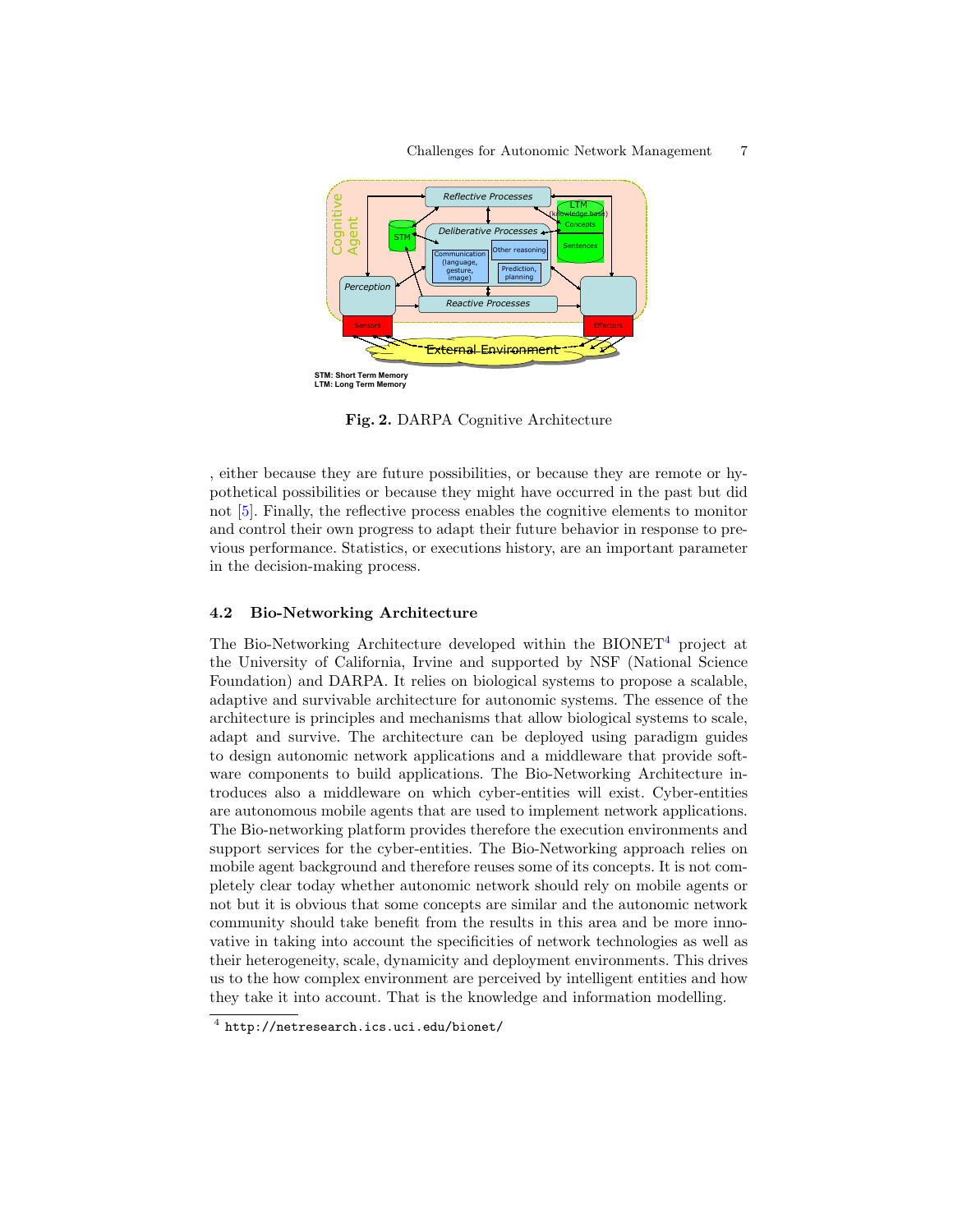

Fig. 3. UC BIO-Networking Architecture

# 4.3 FOCALE Architecture

The FOCALE architecture (Foundation, Observation, Comparison, Action, and Learning Environment) as introduced by Motorola in collaboration with the LRSM Lab of the University of Evry and the TSSG Lab in [\[4\]](#page-19-3) gives a more detailed view of this autonomic architecture towards the management of networks as shown in Figure [4](#page-7-0) below.



<span id="page-7-0"></span>Fig. 4. FOCALE - the Autonomic Computing Element Architecture

This approach assumes that any Managed Resource (which can be as simple as a device interface, or as complex as an entire system or network) can be turned into an Autonomic Component. By embedding the same Autonomic Manager in each Autonomic Computing Element (ACE), it is possible to provide uniform management functionality throughout the autonomic system (AAMCs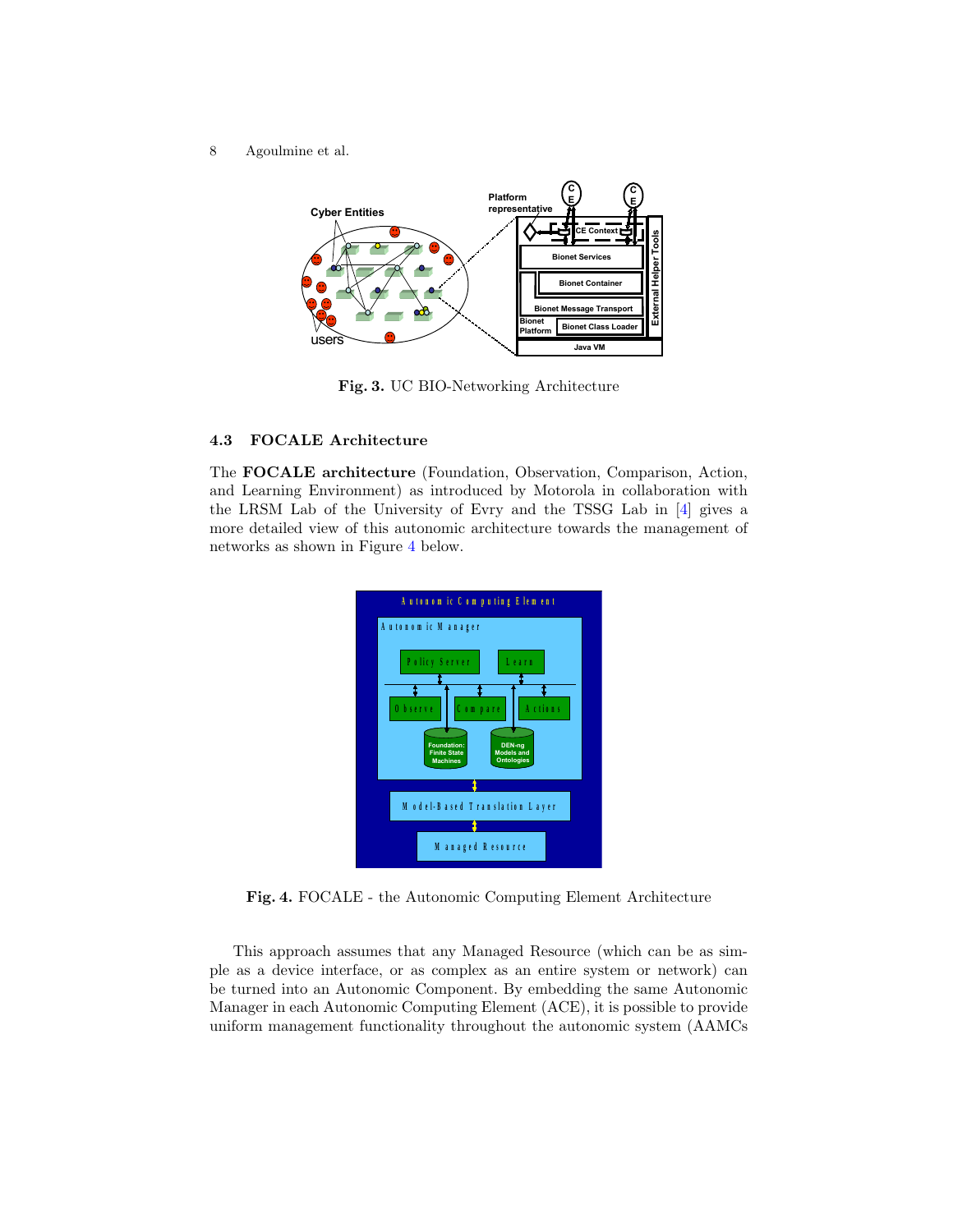and AEMCs). This is then expanded, first to a uniform Autonomic Management Domain and then to an Autonomic Management Environment (Figure [5\)](#page-8-1), which consists of a set of Autonomic Management Domains.



<span id="page-8-1"></span>Fig. 5. FOCALE Autonomic domain

Other initiatives are on going on autonomic communication either in US and Europe. DARPA and NSF have launched a number of research project grouped in two initiatives for DARPA called Architectures for Cognitive Infor-mation Processing<sup>[5](#page-8-2)</sup> (ACIP) and Biologically-Inspired Cognitive Architectures<sup>[6](#page-8-3)</sup> (BICA). The European commission has also launched in its 4th call of the FP6 (Research Framework Programme) a long-term research initiative in the area of Situated and Autonomic Communication: BIONETS<sup>[7](#page-8-4)</sup>, ANA<sup>[8](#page-8-5)</sup>, HAGGLE<sup>[9](#page-8-6)</sup>, CASCADAS [10](#page-8-7) as well as a coordination project called ACCA [11](#page-8-8) which coordinates and integrates new proactive initiative in the area of self-organization (self-management, self-healing, self-awareness, etc.).

# <span id="page-8-0"></span>5 Information Modelling

Autonomic components must keep their parameters within a desired range but also interoperate with each others in order to maintain the network in the desired state. Such emergent behavior will facilitate network configuration and management by enabling features like:

- 1. Self-configuring interface and schema alignment across data vocabularies, directory taxonomy, service descriptions, and other components.
- <span id="page-8-2"></span> $^5$ <http://www.darpa.mil/ipto/programs/acip/index.htm>
- <span id="page-8-3"></span> $^6$  <http://www.darpa.mil/ipto/Programs/bica/index.htm>
- <span id="page-8-4"></span> $7$  <http://www.create-net.it/bionets/aree/overview/index.php>
- <span id="page-8-5"></span> $^8$  <http://www.ana-project.org/>
- <span id="page-8-6"></span> $^9$  <http://www.cambridge.intel-research.net/haggle/eu/>
- <span id="page-8-7"></span> $^{10}$ <http://netmob.unitn.it/cascadas/index.html>
- <span id="page-8-8"></span> $11$  <http://www.autonomic-communication.org/projects/acca/index.html>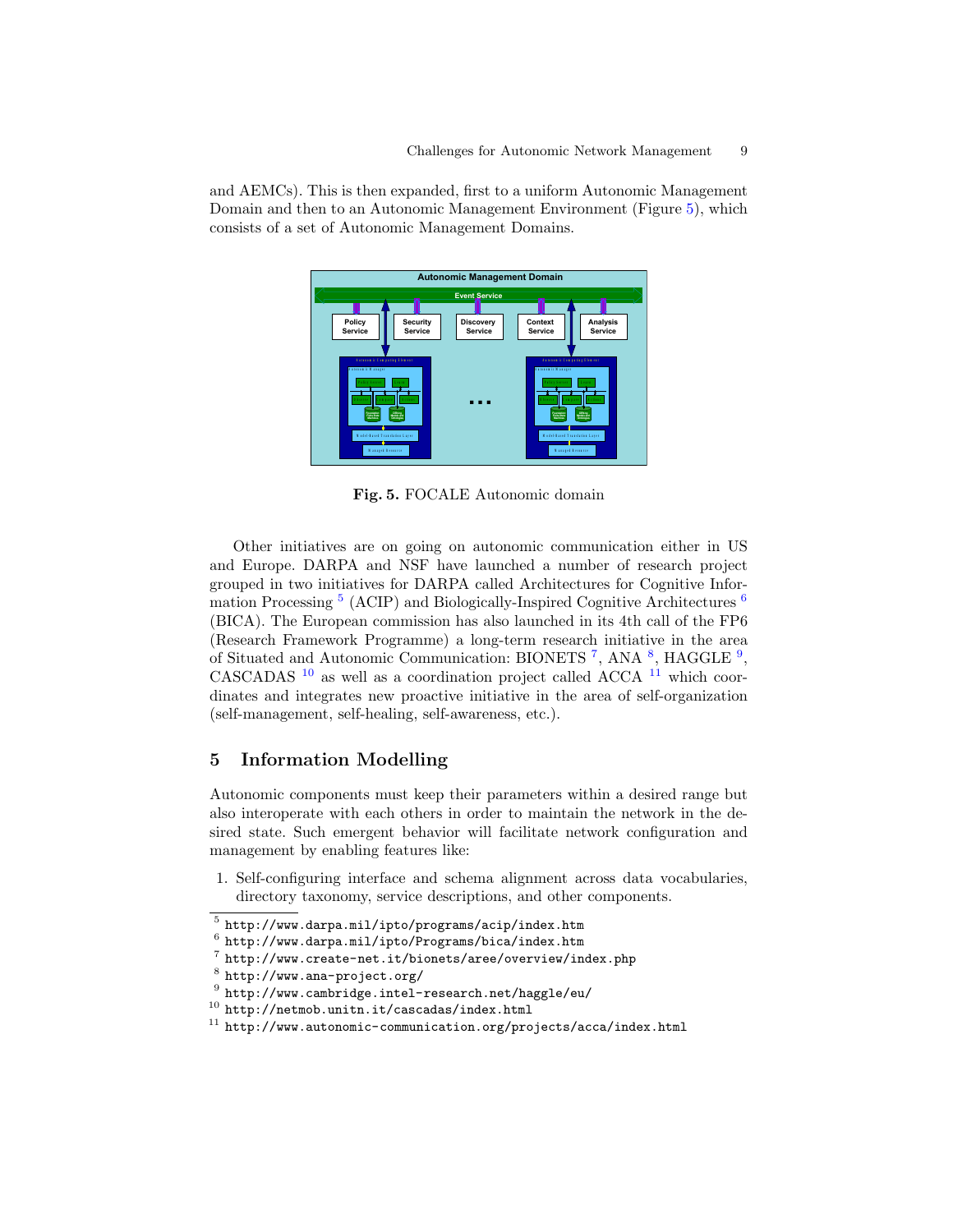- 10 Agoulmine et al.
- 2. Self-optimizing transactions, routing, queries, and transformations.
- 3. Self-healing error flows that can recover from otherwise dead-end use cases.

The challenge behind such implementation is the representation of knowledge at the resource manager level: unification and simplification of business processes and information technology across the management domains. Instead of relying on a unique information model, we argue that the solution is to cover different standards thus allowing interoperability between semantically equivalent, but heterogeneously instantiated, domains knowledge.

Autonomic Manager must rely on a precise and scalable knowledge base. Considering the number of standardization organizations, associated specifications and proprietary implementations of the standards: relying on a unique information model is not realistic, thus, we need to provide to the autonomic manager (runtime process) a way of integrating management models/processes used by different stakeholder dynamically.

Existing operator's management domains do not (and probably will never) adopt the same representation for their managed entities (user profiles, applications, and network service) including their properties, relationships and the operations that can be performed on them. Therefore, we need a robust foundation of information, data and semantics in order to integrate different source of information into a uniform model that can be used by a run-time process to perform federated queries from a single (abstract) query statement, without having to standardize on a particular format or vocabulary or re-key databases to conform to a uniform model.

Diverse management domains rely on heterogeneous system specification defined by different organizations: TMF, DMTF, OMG, IETF, 3GPP, ITU, etc. or instantiate multiple data models from the same information model. The challenge is the integration; derivation and transformation of data from multiple sources in a distributed, transparent and scalable manner, thus, we need to establish a set of requirement to perform such integration:

- 1. Define a common terminology and concepts relevant to a particular user or application.
- 2. Define input, output, constraints, relationships, terms and sequencing information relevant to a particular business process or set of processes.
- 3. Define the structure and content restrictions relevant to a particular interface (API, Database, scripting language or content type)

With a robust foundation of information, data and semantics as a baseline, new capabilities for interoperability can emerge:

- 1. Data Interoperability semantic interoperability of data enables data to maintain original meaning across multiple business contexts, data structures and across schema types by using data meaning as the basis for transformations
- 2. Process Interoperability semantic interoperability of process enables specific business processes to be expressed in terms of another by inferring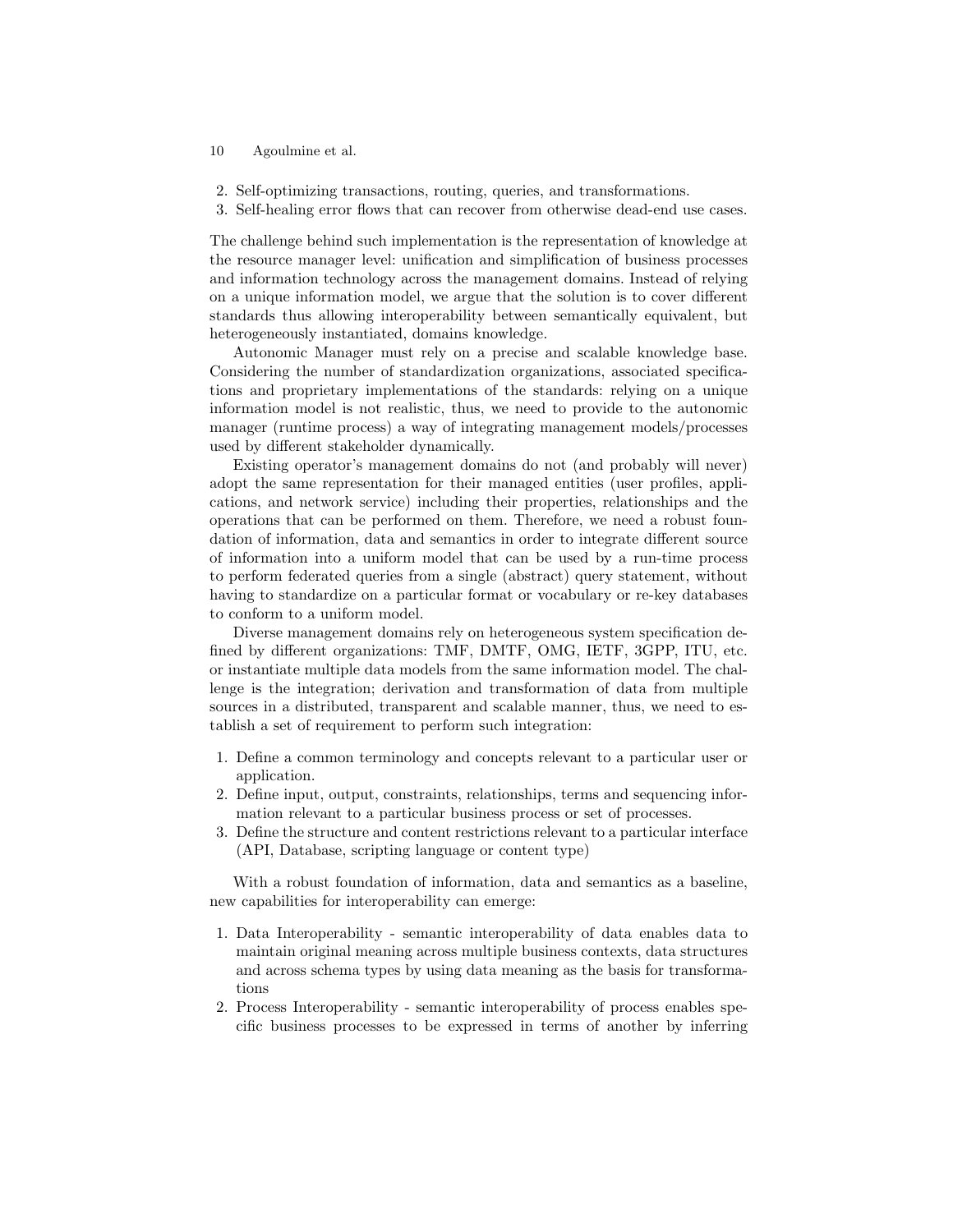meaning from the process models and contextual meta-data and applying it in a different process model elsewhere or outside the organization

- 3. Services/Interface Interoperability semantic interoperability of services enables a service to lookup, bind and meaningfully communicate with a new service without writing custom code in advance
- 4. Application Interoperability semantic interoperability of applications enable the granular interactions of methods, transactions and API calls between heterogeneous software applications to be platform independent
- 5. Taxonomy Interoperability semantic interoperability of taxonomy enables any category to be expressed in terms of other categories by leveraging the intended meaning behind the category definitions
- 6. Policy Interoperability semantic interoperability of policies and rules enables businesses to protect valuable resources regardless of what technologies their security mechanisms have been implemented in or how complex the rights management issues have become.

## <span id="page-10-0"></span>6 Bio-inspired Autonomic Network Management

As described in the previous section, the aim of autonomic communications is to minimise and alleviate human intervention, and allow communication devices to cooperatively communicate and perform decision process in order to exhibit self-governance properties. The notion of autonomics embodies a number of functionalities that allows large-scale network systems to exhibit self-governance behaviour. As described in section [3,](#page-3-0) self-governance behaviour includes abilities for network devices to cooperatively self-manage, self-protect, self-organise, etc. A number of these properties can be found in nature, and distinct examples are biological systems. In principle biological mechanism are robust and have tremendous capabilities to adapt to fluctuating environment. Biological systems follow the same concepts, where sensors in biological systems sense the changes within the environment and enable the organism to adapt to the environment through a set of operations and rules. Biological fundamental traits in autonomics would create more opportunities for more efficient management and will provide characteristics such as individual element self-healing, self-repair and can also be extended to overall system self-management, self-configurations, and selfoptimisation. Applying biological analogies towards various fields and disciplines of science has led to more efficient techniques to solve problems. Notable successful examples of drawing inspirations from biological analogies include Artificial Neural Networks, Molecular computing, or Genetic Algorithms. Swarm intelligence has contributed towards self-organiation and self-management of systems, by mimicking for example a school of fishes that organise and cooperatively swim in a coordinated swarm [\[6\]](#page-19-4).

By mapping these biological principles towards local rules within Autonomic Element (AE) allows them to cooperate cohesively to support high level objectives. This section will describe some key example biological principles that can be applied to AE, to support the requirements described in section [3](#page-3-0) and [4.](#page-4-1)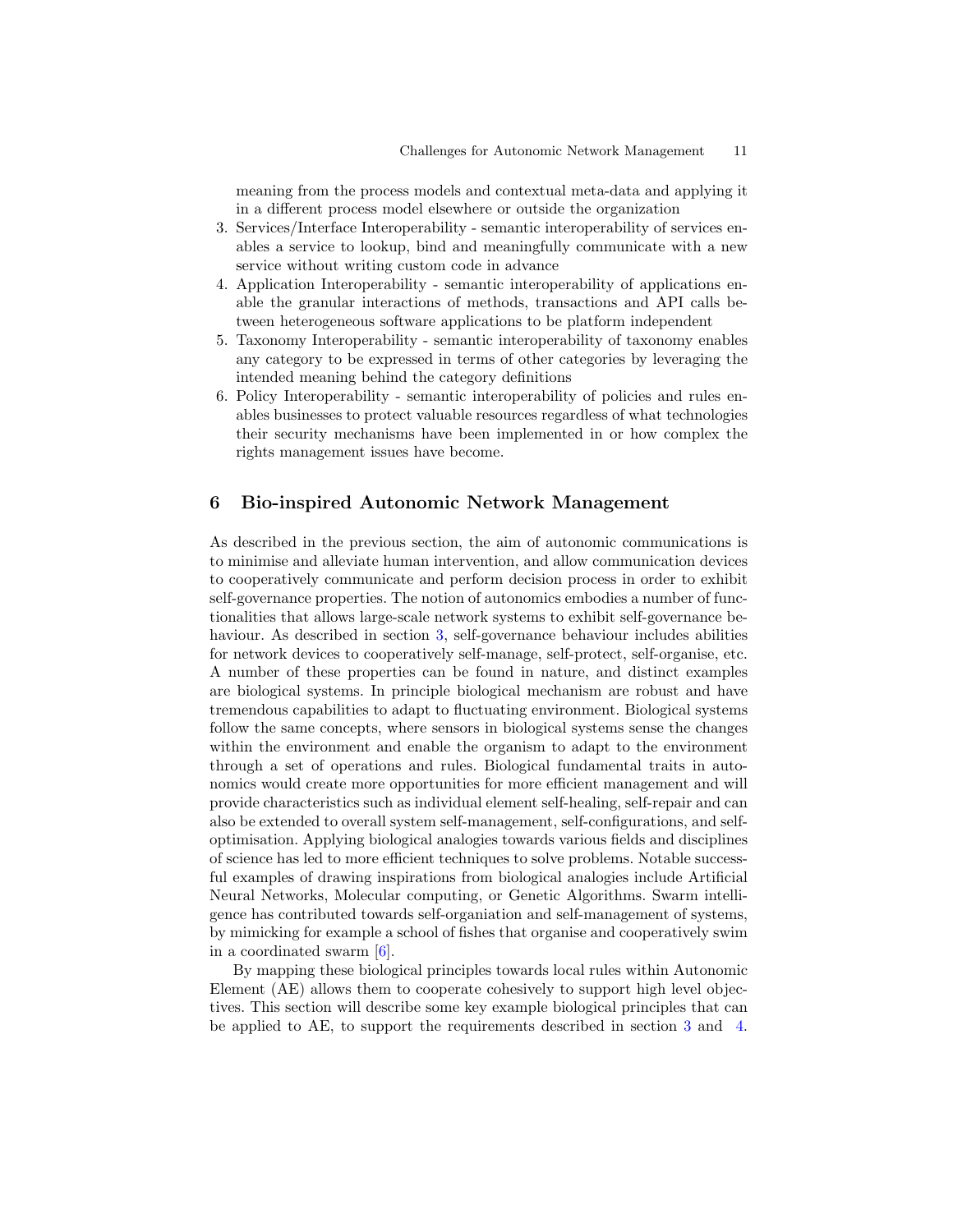Our intention is to draw out these key mechanisms and map them to biological systems through some key biological design paradigms.

#### 6.1 Challenges of employing bio-inspired analogies

Although Biological models do pose similar characteristics that are required by Autonomic networks, mapping Biological analogies to AE's do present some research challenges. Initially, finding a direct analogy match to support a requirement in the network domain is extremely difficult. The pragmatic approach that we follow is to look at a set of candidates for analogies first, then to choose the best candidates, where we then refine and combine different analogies [\[7,](#page-19-5)[8](#page-19-6)[,9\]](#page-19-7). Since obtaining a direct biological analogy mapping is not a practical solution, we first identify key biological mechanism that will closely resemble the requirements of network management, where we then select a particular model and refine to simplify to suit the requirements of a networking problem. The combination of different analogies poses the most challenging problems, which includes (i) finding the right integration that can support other analogies, and (ii) combining analogies that will not result in conflicts or degradation of performance. Although using this methodology will lead to system that is quite different from original biological system, our intention is to obtain self-governance (self-management, self-adaptability, self-configuration, etc) properties from the resulting combination. The combination of the aforementioned challenges, which is illustrated in Figure [6,](#page-12-0) makes the work with bio-inspired techniques very interesting and promising though it is a long way to have practical solutions.

The introduction described the high level complexity found in current networks, which requires a de-centralised approach for local decision making to support global properties of Autonomic Network characteristics. The introduction also described the requirement for AE, to have the ability to sense changes within the environment and interpret these changes and take corrective action. These characteristics as described above are found in biological systems, where Figure [6](#page-12-0) illustrates a mapping process from bio-inspired mechanisms to AE, in order to achieve high level global objectives that encompass autonomic capabilities. The principles from biological systems can be mapped to AE's, and allow AE to exhibit these autonomic capabilities. As shown in Figure  $6$ , biological systems have a mechanism to detect the environmental changes, and through local rules within each organism, are able to support characteristics such as maintaining equilibrium and support adaptation as well as survivability in face of any drastic changes. These are some of the characteristics which are required in AE, where devices are required to have properties such as coordination with neighbouring devices and detect environmental changes and take local corrective action.

### 6.2 Biological Principles

In this section we outline some important biological principles which we map towards AE. The biological principles described in this subsection have been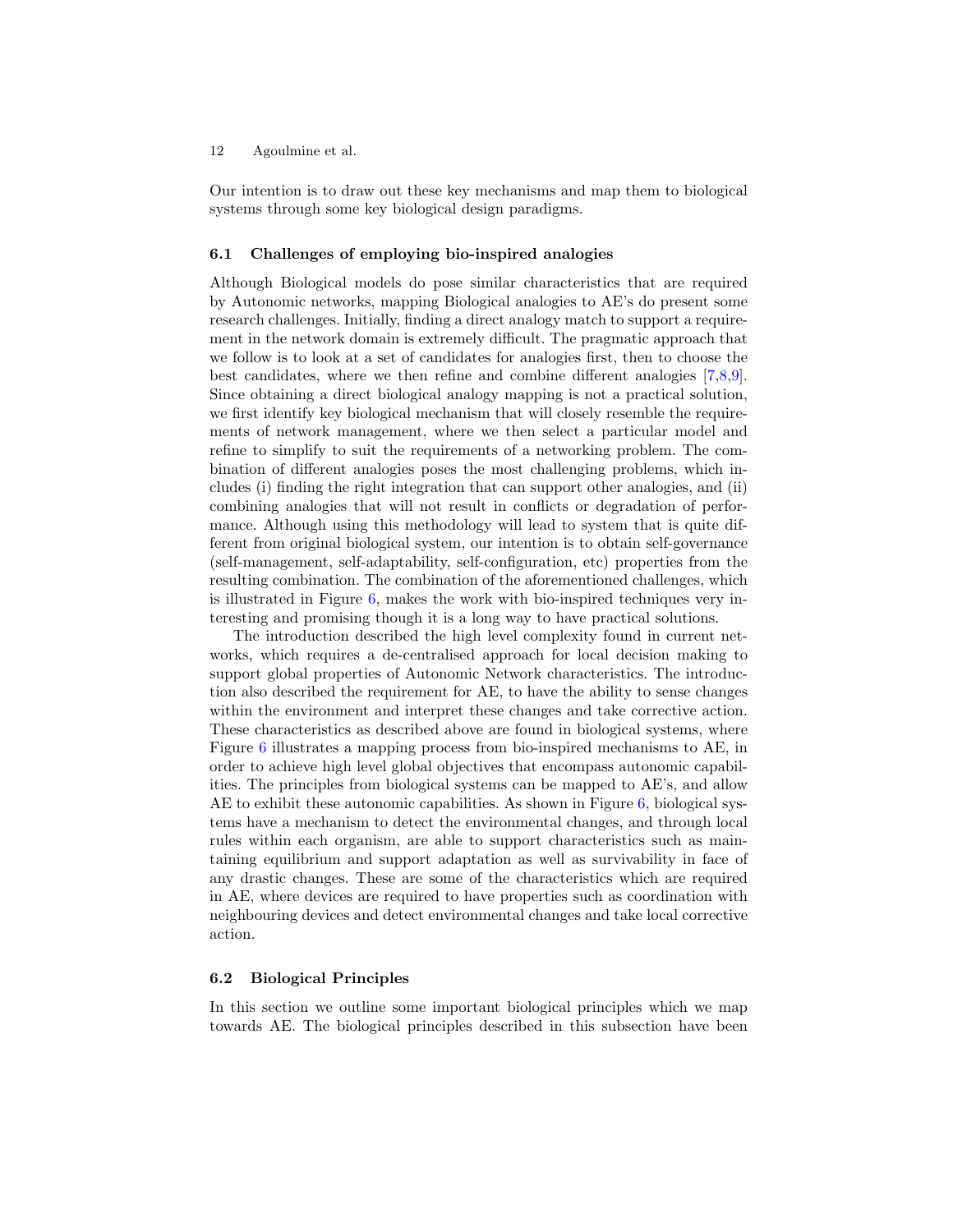

<span id="page-12-0"></span>Fig. 6. Employing Biological mechanisms to achieve autonomic capabilities

applied to various applications of engineering. We have drawn out some of these mechanisms that can contribute towards designing an architecture that supports autonomic behaviour.

Homeostasis. It is a characteristics found in living organisms that enables the ability to maintain system equilibrium. There are various different forms of homeostasis within living organisms that function cohesively to support sustainability. The concept of homeostasis is analogous to a control feedback look, which consist of both positive as well as negative feedback. Based on specific events, the feedbacks are triggered to invoke corrective actions to stabilize the system in the event of any changes. Events are usually triggered from hormone signals that can get invoked from various systems (e.g. nervous system). Hormone signals are transmitted to specific cells of tissues, where the receptors bind to specific hormone messages and invoke the corresponding corrective action. Some examples of homeostasis include thermoregulation, osmoregulation, and balancing of blood glucose level. The thermoregulation is ability for the human body to maintain stable internal body heat. Factors that may invoke instability in the body heat may include rise in internal body heat due to intense body workout, which sets an event to correct the body temperature through production of sweat. Osmoregulation is a process for balancing of water level within the body. The blood glucose homeostasis, illustrated in Figure [7,](#page-13-0) is the ability for the body to maintain the glucose level irrespective of intensity of the body activity, where glucose is converted to energy through respiration including Aerobic and Anaerobic respiration. In the event of glucose depletion due to excessive body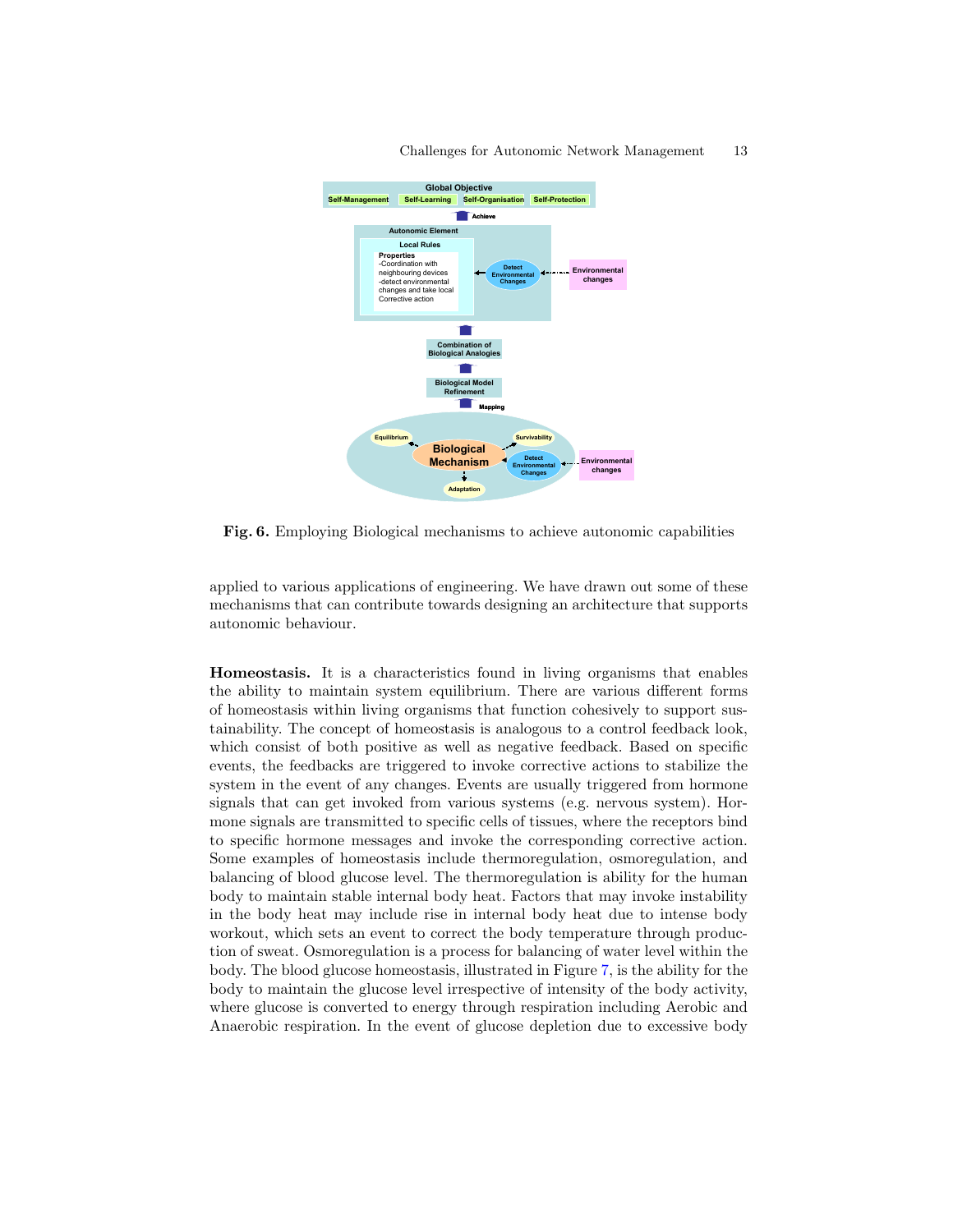workout, the glucose is obtained from other forms such as glycogen or fat. When a cell receives a hormone signal, the balancing process is performed by intracellular communication between the cells, where intracellular communication is performed by diffusing chemical signals to neighboring cells.



<span id="page-13-0"></span>Fig. 7. Blood Glucose Homeostasis

Reaction Diffusion. This concept was devised by Alan Turing as a computational model to describe self-organisation. Turing's finding supported the idea that nonlinear interaction between species from diffusing chemicals can lead to formation of spatial patterns. The chemicals that are diffused between the cells are known as morphogens, where the two types of morphogens include an activator and inhibitor. Based on the activator and inhibitor morphogen, Turing illustrated that self-organisation can results from the random fluctuation, chemical reaction, as well as diffusion.

Chemotaxis. The process of taxis in micro-organisms allows movement based on stimulus attraction to supports the ability for self-adaptation. This guided movement can be in response to positive or negative stimuli. One type of taxis used for micro-organism mobility is chemotaxis, which is the movement in response to chemical build up in the environment. Chemotaxis process can be both positive (e.g. movement to food source) or negative (moving away from poison). Figure [8](#page-14-0) illustrates a positive chemotaxis.

Neural System. It present one of the first and very successful bio-inspired examples. The neural system within a living organism supports the ability for organisms to process and act upon stimuli (both external and internal). Although various living organisms's neural systems ranges in ability and functionality, the process is crucial towards the development such as growth and learning. Based on experience, organisms have the ability to interpret sensory input that generates effector output and processing this information in the brain. The units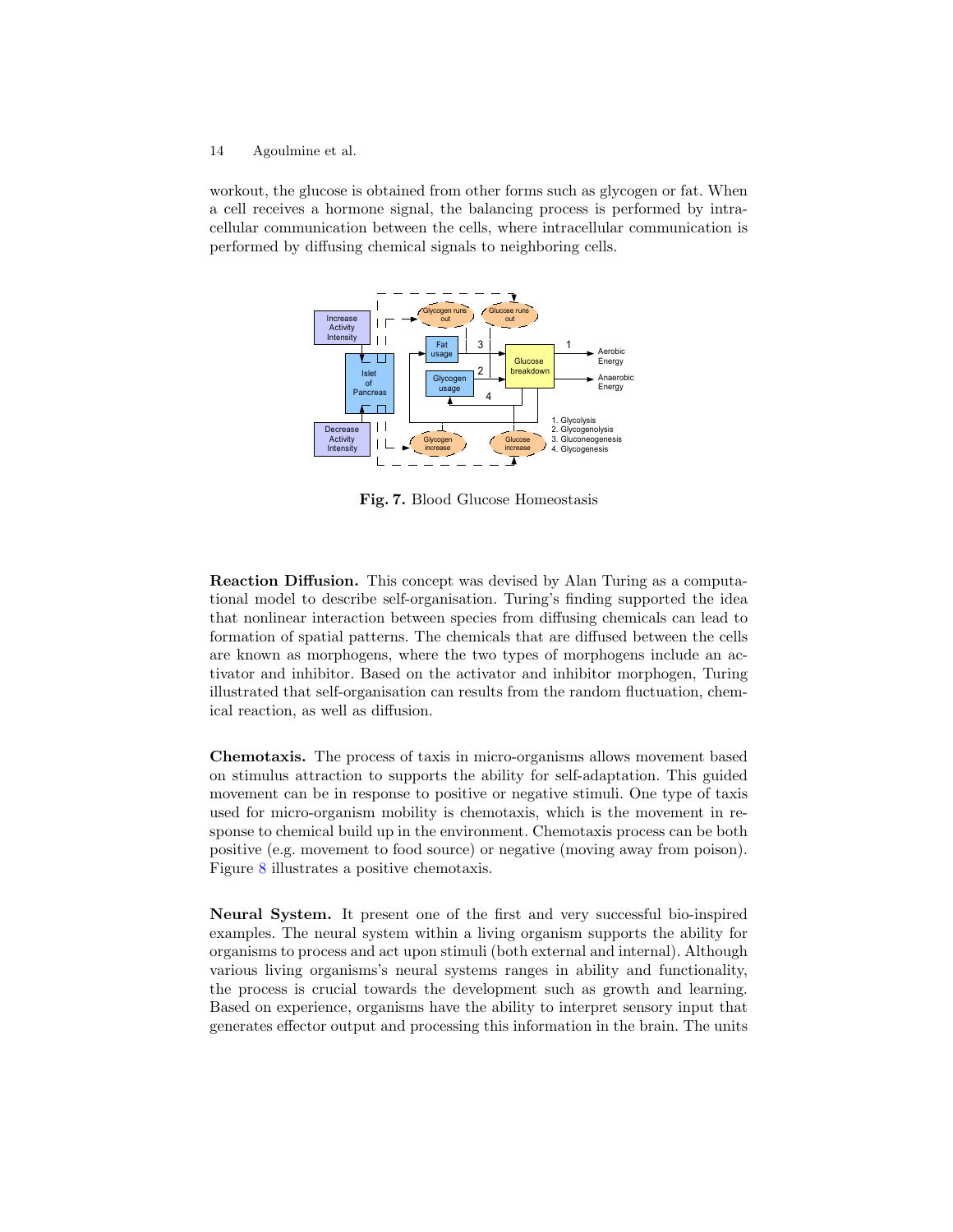used to interpret and produce these signals are known as neurons, where the neurons usually function as a network. Based on the patterns of these networked neurons within the brain tissue, the experience can help the brain learn from these external stimuli.



<span id="page-14-0"></span>Fig. 8. Chemotaxis

Immune System. The immune system is a natural defence mechanism of the human body that responds to foreign invaders. These foreign invaders are commonly known as pathogens. Immune systems in living organisms can come in two forms, which can be inherited at birth (innate) or acquired during the lifetime of the organism (adapted). In the event of pathogen attack, the organism's innate immune system initially overcomes the infection. However, at times, the strength of the pathogen usually overcomes the power of innate immune systems which requires the organism to turn towards adaptive immune system. The adaptive immune system consists of two types of cells, which includes B and T-lymphocytes cells. The B and T cells have receptors on their surface that allows the cells to bind to pathogen, through a pathogenic material known as an antigen. The binding will occur once the affinity between the two goes beyond a specific threshold. The stimulation of B-cells is usually from the successful binding of antigen to the T-cell. Once the B-cell is stimulated beyond a specific threshold, the cells transform to a blast cell which produce large amounts of clones.

The production of these clones is in proportion to the affinity binding between the antigen and the T-cells. The production of these clones also produces large amount of antibodies, which undergo somatic hypermutation to increase the diversity of the immune response. These antibodies will in turn remove the antigen from the system. At the same time the immune system also contains immune memory of the cells, so in the event of exposure to the same antigen, a quicker response can be invoked. [\[10\]](#page-19-8)

### 6.3 Design principles of Bio-inspired mappings to Network Management

Figure [9](#page-16-0) illustrates mapping from a number of biological principles that can contribute to local rules within AE to support self-governance. Although the principles illustrated are independent, they are highly dependent and support overall self-governance.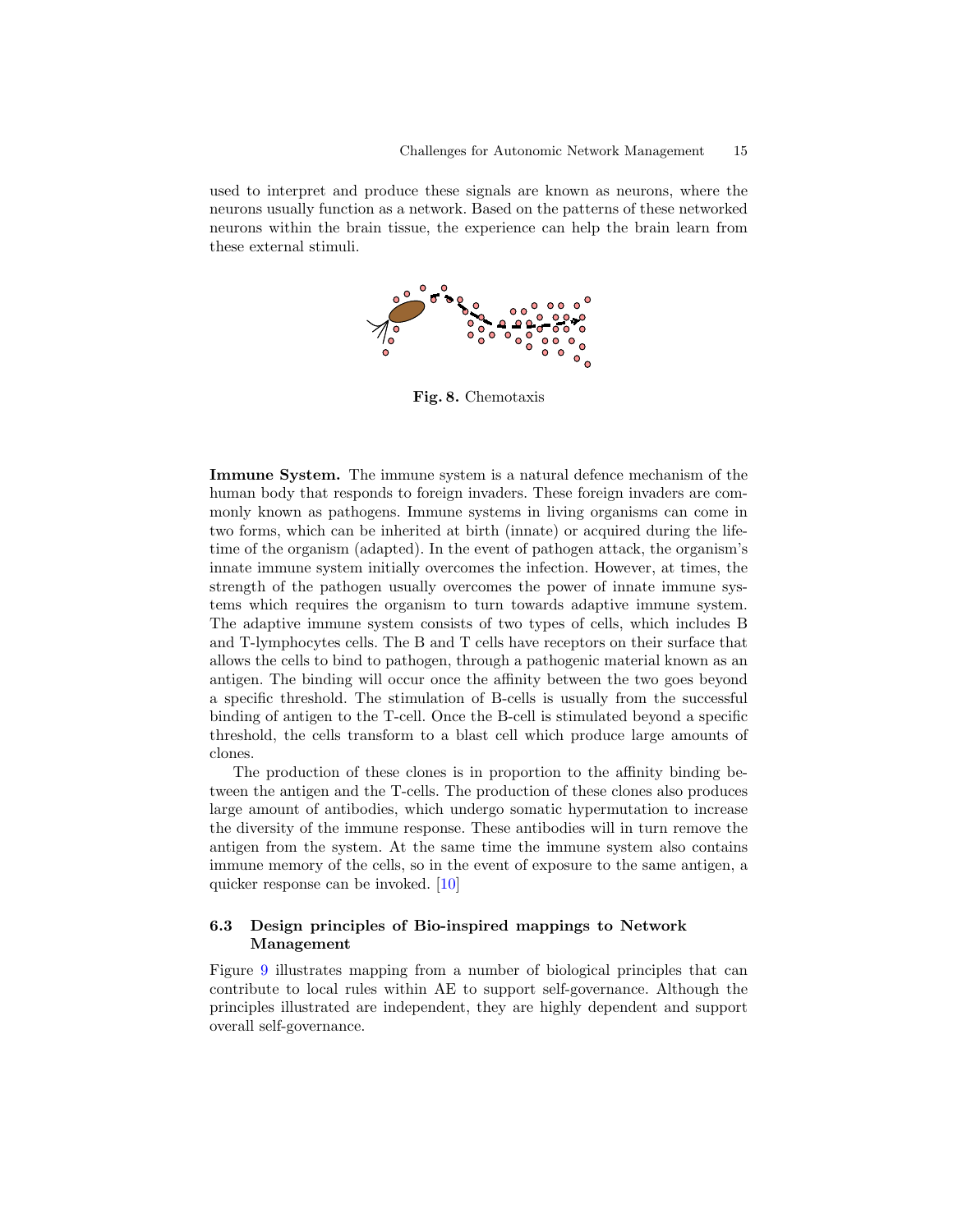Mapping of Homeostasis. The Homeostatic model supports overall system equilibrium. As shown in Figure [9,](#page-16-0) various external factors interface to the corrective action of the system to maintain overall system stability. These factors maybe caused by external stimuli, such as node/link failures or addition of new equipment to expand communications systems, or changes from internal stimuli such as changes in loads of nodes due to increase in network traffic. The rules for maintaining overall systems equilibrium are translated to local rules within each AE. Such rules may include interpreting the neighbouring node's load in networks to determine free resources within a specific region of the network (e.g. a traffic path drops out, leading to free resources in interconnected links of part of a network; can be applied to both core networks as well as ad hoc networks). The free resources within the network, will lead to instability within the network, which can lead to corrective action to stabilise the system through allocation of resources for new incoming traffic. The Blood glucose analogy gives a good perspective towards mechanisms to manage network resources as well as the varying traffic types, where glycogen and fat represents the resources within the links of the network while the optimal usage of these resources for different traffic types (e.g. data and multimedia) is compared to the respiration model [\[8\]](#page-19-6).

Mapping of Reaction Diffusion. The Reaction Diffusion support peer-topeer interaction between devices through local message exchanges. The Diffusion process, permits the diffusion of morphogens that indicate the state of the device (e.g. current load on the node), where the receipt of these morphogens from neighbouring devices can invoke state changes within the devices, where the state changes represents the reaction process. Therefore, a mapping process is formed to map external events relating to state of neighbouring devices that can lead to changes with the state of a device. An example is when resources from neighbouring devices changes, where the collection of devices can support traffic path with higher Quality of Service [\[9\]](#page-19-7). The reaction diffusion mechanism is invoked in a peer-to-peer fashion between devices and their neighbours, where the changes can slowly propagate throughout the network. The morphongen classification can map the different chemical types, which correspond to the different traffic types, as well as the concentration of the chemical which correspond to the amount of free resources between devices.

Mapping of Chemotaxis. As described in the previous section, chemotaxis supports the mobility of micro-organisms through a formation of chemical gradient. This mechanism can be used through cooperation of devices to form chemical gradient to support various migration applications. Examples of these migration applications include routing of packets between nodes from source to destination in core networks, or support for service discovery amongst mobile ad hoc devices. Our application of determining routing paths uses chemotaxis mechanism in conjunction with the reaction diffusion techniques described above, where the chemical gradient guides the packets to the destination and is based on calculation of node loads as well as information such as distance of the nodes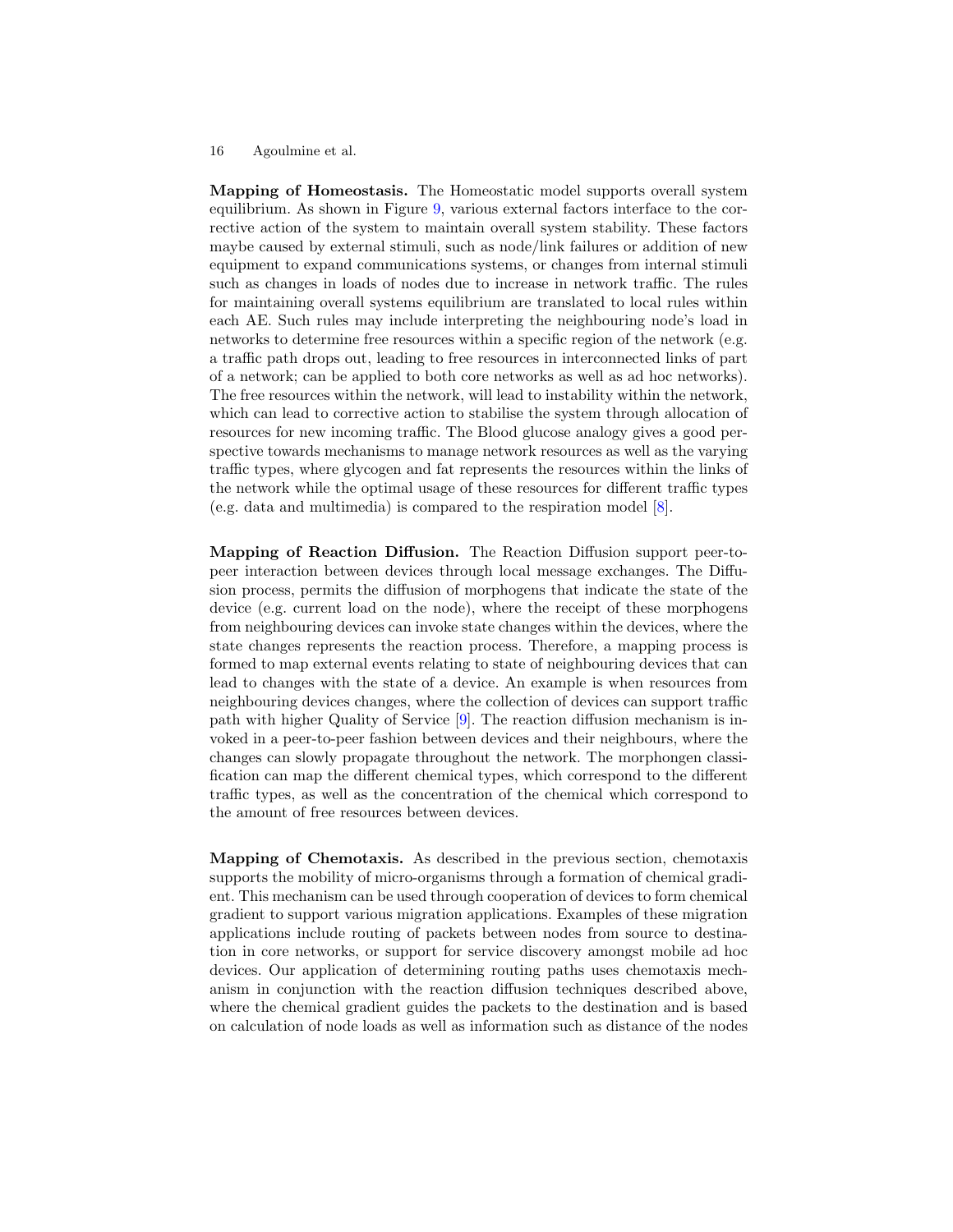to the final destination (hop count) [\[9\]](#page-19-7). Similar to the reaction diffusion principle, different chemical gradients can represent different traffic types and different concentration can support the amount of bandwidth available along the path. For service composition application, chemotaxis can be used to guide services composition with other services in the environment.



<span id="page-16-0"></span>Fig. 9. Mapping key biological principles to Autonomic Element

Mapping of Neural System. The neural system of Autonomic Elements can help guide device behaviour and decision process based on past experience. The past experience for core network can be the different network traffic types (e.g. VoIP, VoD), as well as profiles of traffic (e.g. demand traffic, fluctuating traffic). Examples of AE's that are required to make decision based on past experiences may include the ability for routers to perform decision on dropping certain traffic profiles in the event of overloaded links. Based on past experiences, network of neurons within the routers can determine the effects of dropping packets and compare to the effects of system level with regards, for example, to the revenue output. Learning mechanism can be performed through learning algorithms such as the back propagation.

Mapping of Immune System. As described in section [3,](#page-3-0) a crucial characteristic for autonomic networks is self-protection, which allows service providers to enforce required security policies amongst AE. Through efficient self-protection mechanisms, threats to customers can be minimised without the need for security experts to continually monitor any imminent attacks on the networks. As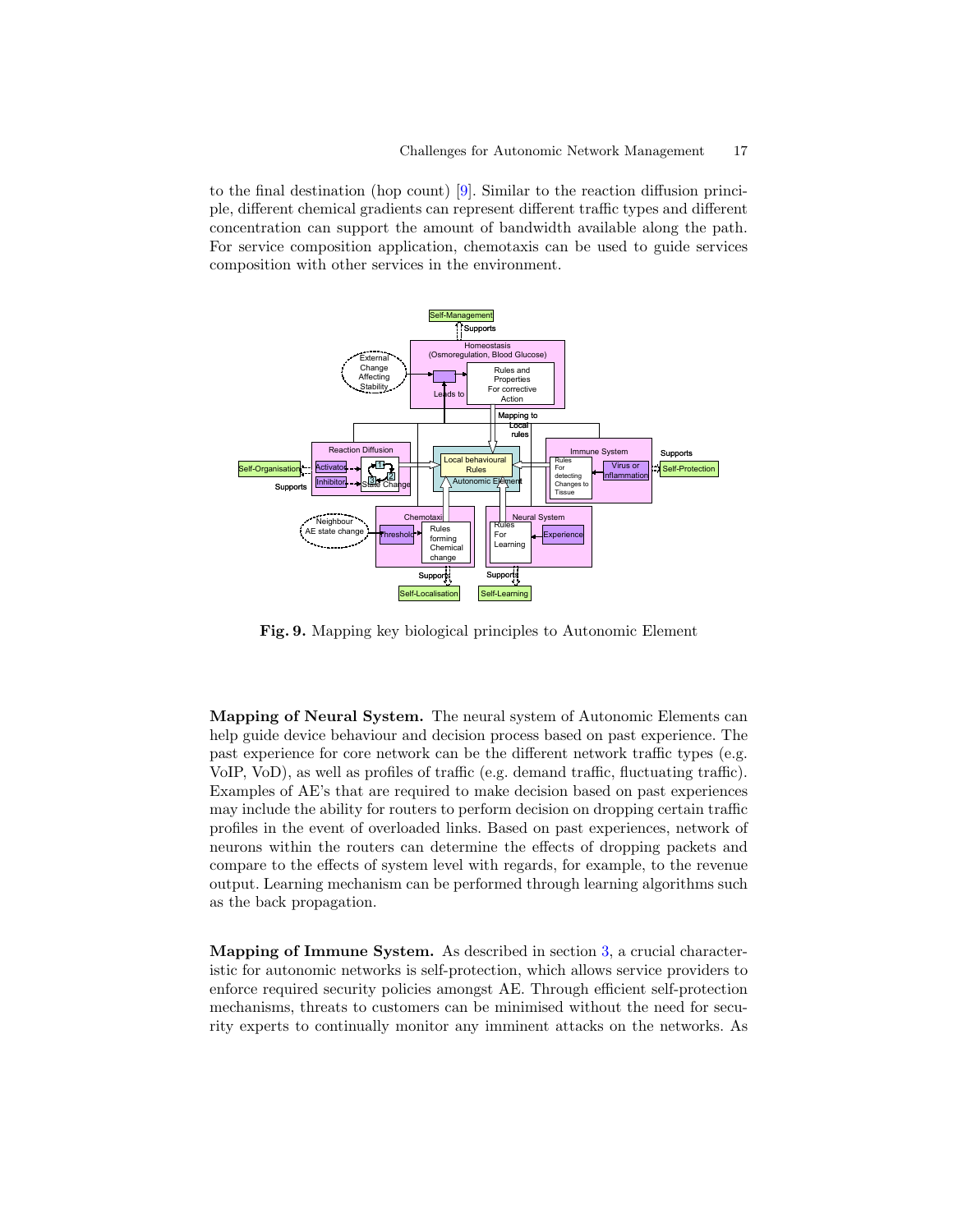described in the previous section on Immune systems, the B-cells are used by the adaptive immune systems to overcome pathogens. Examples of this application to network security can be to detect malicious attacks from unauthorized users that could affect network performance or affect specific customers. Since B-cells contain immune memory, and B-cells have the ability to share and interact with other B-cells. The neural system can be used in combination with the immune system to learn from past attacks to avoid any attacks in the future.

Since real immune systems have numerous identical B-cells to deal with different types of infection, it is difficult to have a similar system in Artificial Immune Systems. Therefore, the concept of Artificial Recognition Ball, has been developed, to represent a particular antigen space, where a network of artificial balls for a particular antigen space can detect suspicious cells that do not fall within this space [\[10\]](#page-19-8). This is performed by calculating the distance of new cells from the artificial balls within the antigen space to determine the degree of how genuine the cell is. Using this mechanism, antigen space can be developed to determine genuine packet stream from demand profiles traffic and suspicious packets from unexpected or fluctuating traffic. Through the neural system, the antigen space can be continually refined as the new suspicious traffic is encountered.

# 7 Furture directions

Our future work will extend the architecture described in [\[11\]](#page-19-9) and called G-Based for Goal Based Autonomic Management Architecture. We will focus on the cooperative behavior of autonomic elements called Autonomic Cells (AC) and the representation and translation of high level goals into low level objectives. This architecture reuses the concepts introduced by IBM, DARPA and Motorola but will also provide a support for the seamless integration of heterogeneous network management models. Instead of relying on a unique standard, we will provide an ontology-based integration mechanism that should allow an AC to dynamically integrate new management definitions and descriptions.

The specification, processing and distribution of knowledge is central to our architecture. We define a goal as a semantic association between systems resources. When associated to a Goal, an autonomic element becomes a part of an entire autonomous system (i.e. regrouping of elements with a single objective). All the elements associated with a single Goal are viewed as a single autonomic entity though an element can be associated to multiple Goals. Consequently, the behavior of an autonomic element can be driven by its knowledge and the Goals it has to fulfil. The ability of the autonomic element to deal with multiple Goal definitions (multiple business requirements) is handled by the Goal language. Its settings will allow the detection of unpredicted conflicts between objectives of various providers.

In the same time, we will continue our investigations on the bio-inspired models and particularly the scalability of their behavioral patterns. Indeed, when the network topology increases, it is challenging to evaluate the achievement of the desired goals without a scalable control mechanism. We believe that bio-inspired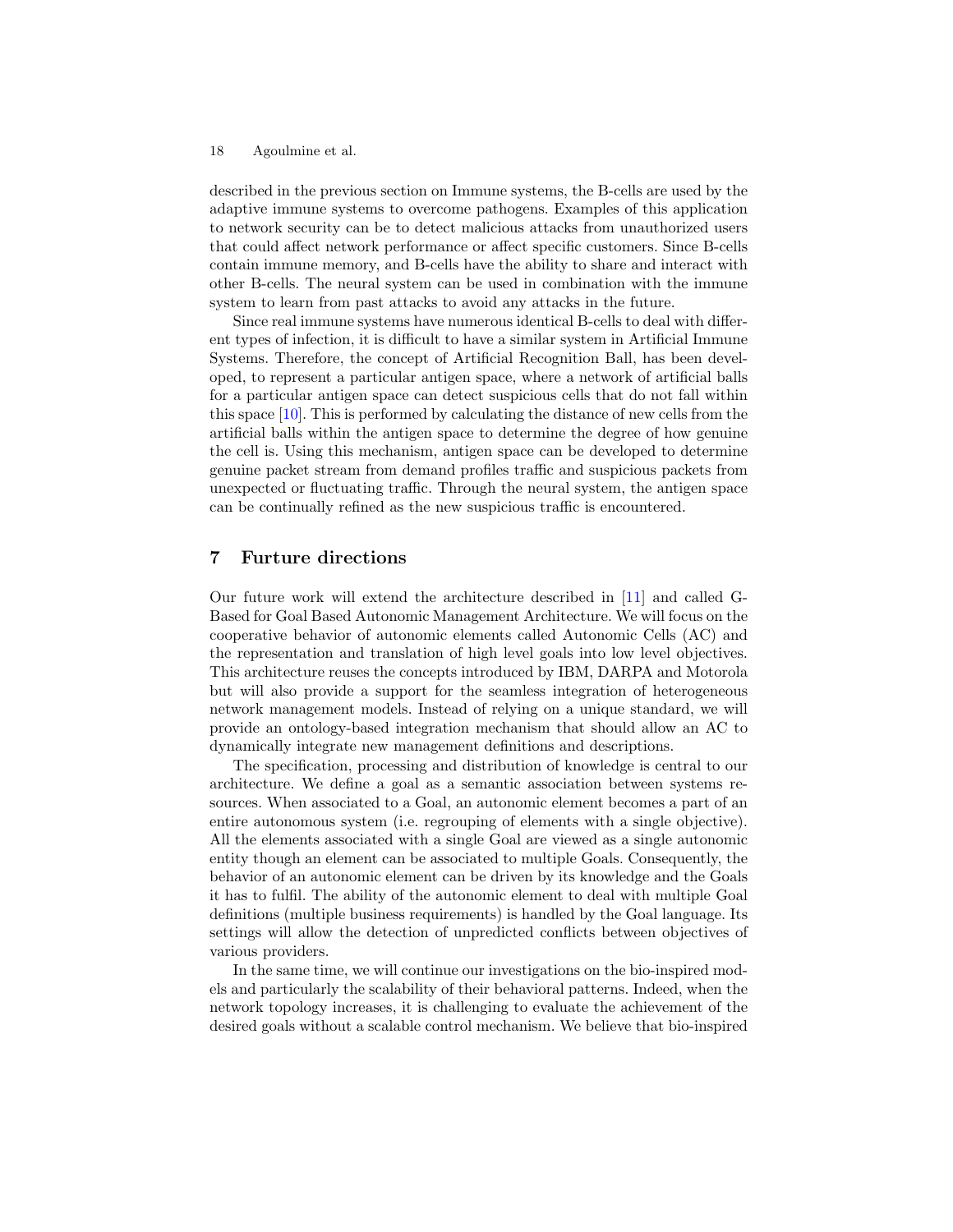

Fig. 10. Semantic Integration

techniques will help in the design of intelligent behavioral mechanisms for Autonomic Components — this will reduce the complexity of managing Autonomic Systems.

# 8 Conclusion

Next generation networks will certainly face changing situations in the environment, from the users, the operators, the business requirements as well as the technologies. Users will be more and more mobile requesting access from different parts of the network. The heterogeneity of communication and application softwares, protocols, etc. will increase and render the network more complex to manage. This predicted complexity make nowadays network architecture obsolete and new approaches should be initiated. Autonomic networking is one of these initiatives that aim to design networks that are capable to self-manage, while optimizing their configurations and interactions to the changing needs of the users and the environment.

In this paper, we have presented the essence of the autonomic networks vision: the human nervous system as well as biological systems in general. We have introduced several initiatives that implement to same functionalities but with different approaches. We believe that the knowledge is the most important part of the autonomic-system. How knowledge is represented? How it is update locally or remotely? How information are translated into knowledge? How reasoning and adaptation is achieved on this knowledge? How to reason on limited part of the global knowledge? All these questions are still open and we believe that the right responses will be the key of the problem.

# References

<span id="page-18-0"></span>1. Strassner J., "Autonomic Networking Theory and Practice", IEEE Tutorial, Dec 2004